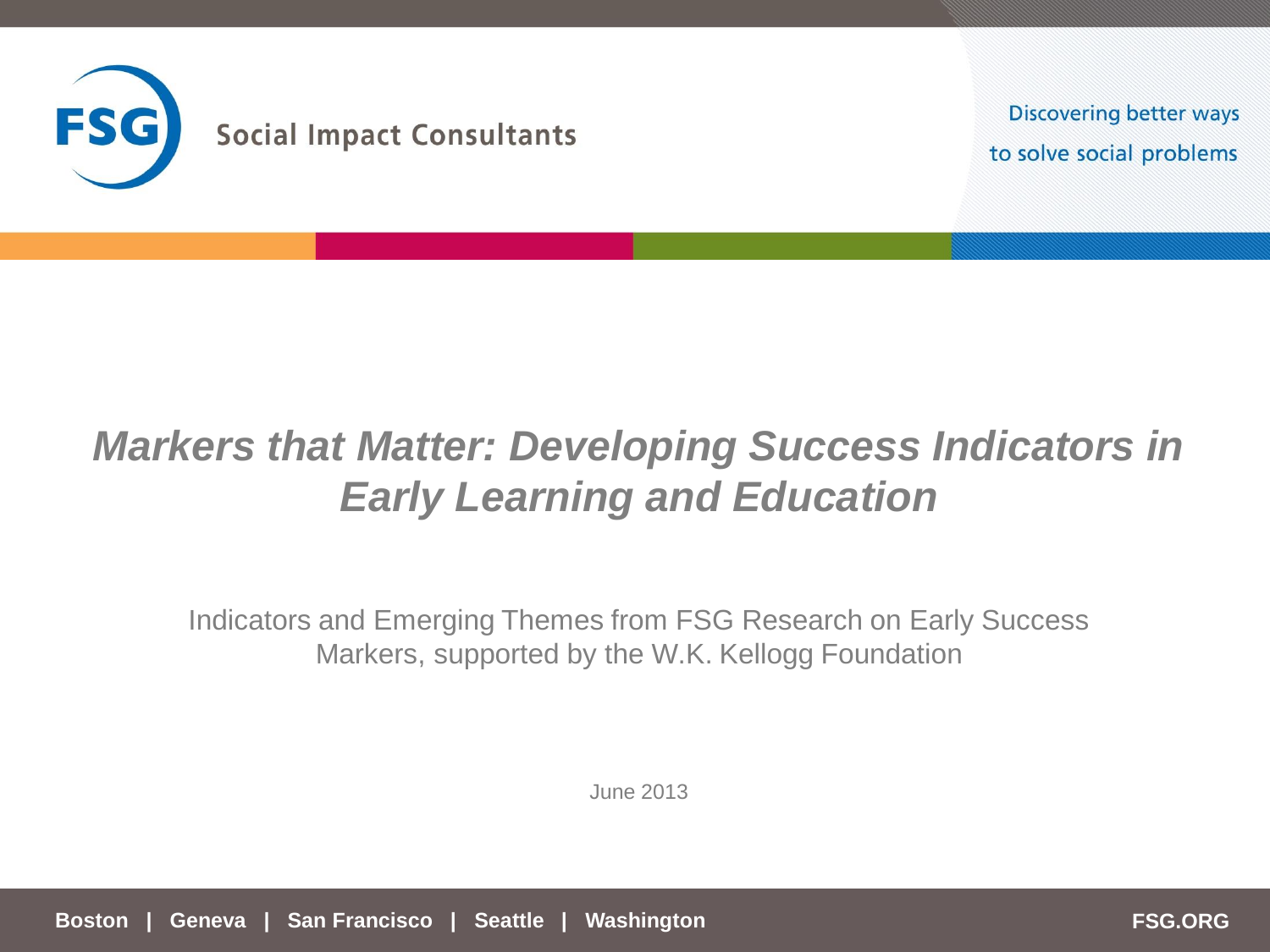# **Child Indicators and Emerging Themes**

Child-level indicators reflect the key domains of socio-emotional development, cognition and general knowledge, language development and literacy, approaches to learning, and health and physical well-being

#### **Indicators**

- Percent of infants born weighing more than 5.5 pounds
- Percent of children with health insurance
- Percent of children who receive coordinated, ongoing, comprehensive care within a medical home
- Percent of children with age-appropriate fine motor skills
- Percent of children ages 19-35 months who have been fully immunized
- Percent of children with detected developmental delays at kindergarten entry
- Percent of children with chronic health problems at kindergarten entry
- Percent of children at kindergarten entry who can count beyond 10, sequence patterns and use nonstandard units of length to compare numbers
- Percent of children recognizing basic shapes at kindergarten entry
- Percent of children recognizing the relationships between letters and sounds at kindergarten entry
- Percent of children with blood lead levels at or below 10 micrograms per deciliter
- Percent of children who use an expanding vocabulary, speak clearly, use conventional grammar
- Percent of children with reading proficiency at the fourth grade as measured by the state's reading proficiency test
- Percent of children who demonstrate knowledge about self, including racial identity, social class, self-perceived abilities, and culture
- Percent of children who exhibit positive social behaviors when interacting with their peers
- Percent of children who regulate their own emotions and behaviors, manage feelings, follow limits and expectations, and take care of their own needs appropriately
- Percent of children who actively engage in learning activities
- Percent of children with moderate to serious difficulty following directions

#### **Emerging themes**

• **Children's inclusive behavior of others:** The extent to which children's behavior includes other children who are different from them racially, linguistically, and culturally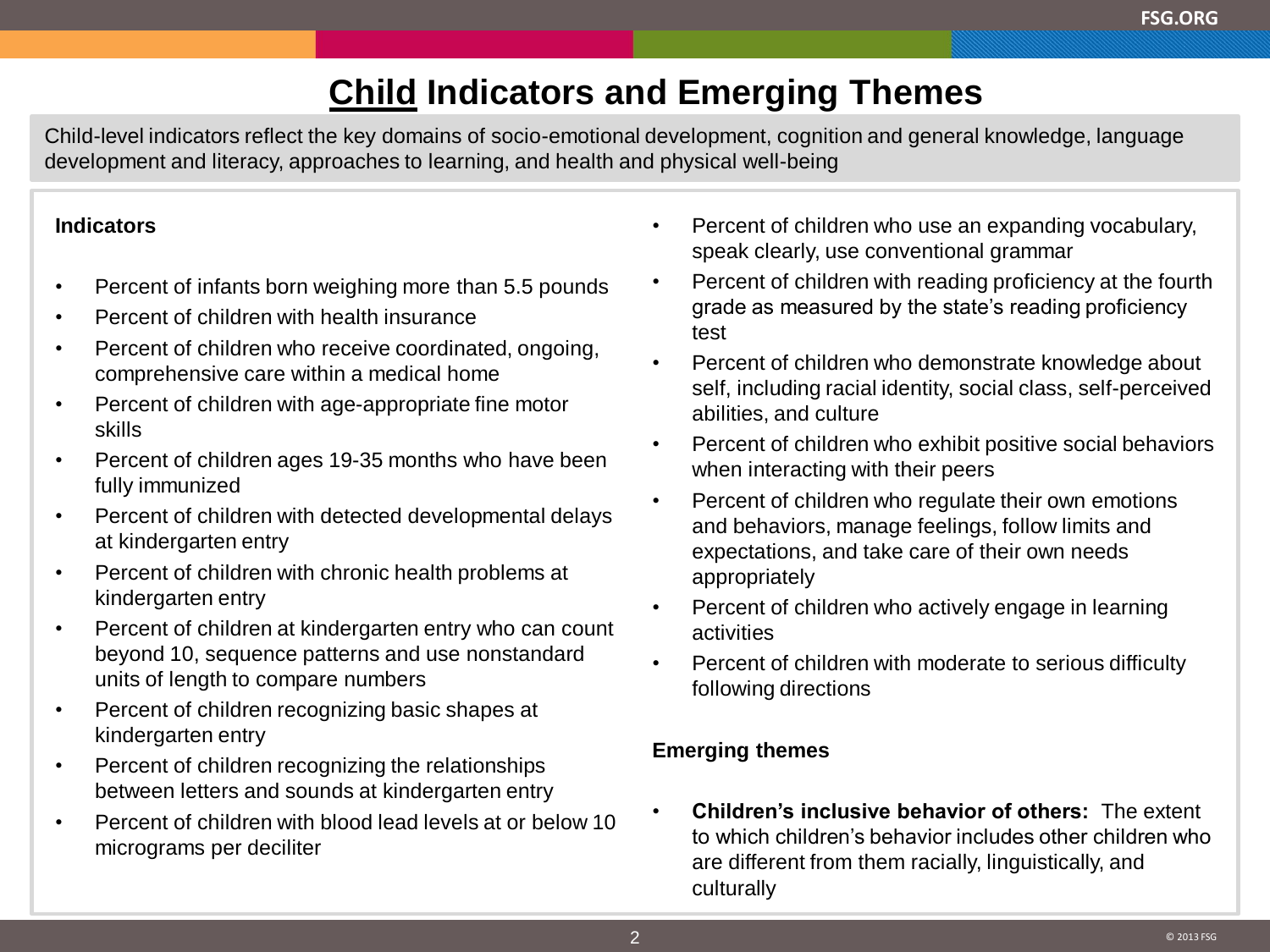### **Family Indicators and Emerging Themes**

Indicators of families reflect the key areas of maternal, parent, or guardian well-being, family socio-economic level; parenting practices; and family structure. *(It should be noted these indicators reflect a common but also narrow concept of family, as they relate primarily to parents and guardians.)*

#### **Indicators**

- Percent of children living in families with income below the federal poverty threshold
- Percent of births to teens ages 15 to17
- Percent of births to women who receive late or no prenatal care
- Percent of births to mothers with less than a grade 12 education
- Percent of mothers experiencing depression
- Percent of children in out-of-home placement (foster care) who have no more than two placements in a 24 month period
- Percent of births to unmarried women
- Percent of substantiated child abuse and neglect cases
- Percent of families reading to young children at least once a day

#### **Emerging Themes**

- **Family, parental access to resources:** The extent to which parents or guardians actively access and engage with resources, including informational, educational, cultural, and financial
- **Family, parental levels of chronic stress:** Family conditions such as parents or guardians working multiple jobs, absence of a partner, or absence of a social network for extended periods of time
- **Family, parenting of children in culturally appropriate ways:** Parents' or guardians' beliefs and behaviors with children regarding respect, obedience, and participation in social and educational activities; parents' expectations and behaviors according to a child's gender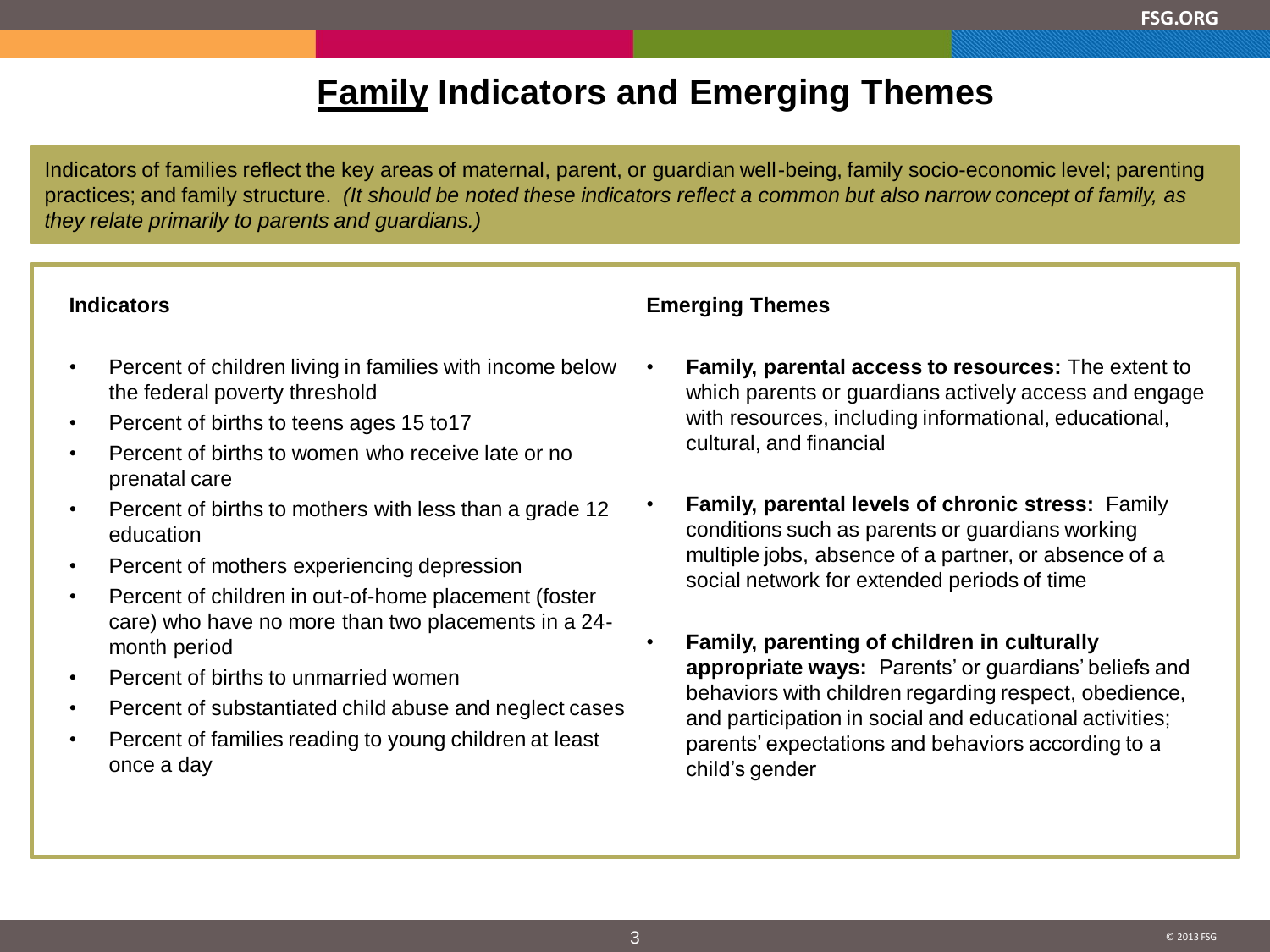## **Programs, Care Centers, Schools, and Family Care Indicators and Emerging Themes (1 of 2)**

Indicators of childcare programs; care centers; schools; and family, friends, and neighborhood care reflect the key areas of physical environment, workforce characteristics, and care provider or teacher-child interaction.

#### **Indicators**

- Percent of 3 to 4 year olds enrolled in a center-based early childhood care and education program
- Percent of care and education settings that have varied opportunities for children to be read books in an engaging manner in group or individualized settings at least twice a day in full day programs
- Percent of care and education settings that provide varied opportunities and materials to build an understanding of numbers, number names, and their relationship to object quantities and symbols
- Percent of care and education settings with age- and developmentally appropriate materials and equipment indoors and outdoors for children throughout the day
- Percent of care and education settings implementing validated effective curricula for social skills development
- Percent of care and education centers that provide children opportunities to develop a sense of competence and positive attitudes toward learning, such as persistence, engagement, curiosity, and mastery
- Percent of care and education settings that have an outdoor play area that is protected by fences or by natural barriers to prevent access to streets and to avoid other dangers, such as pits, water hazards, or wells
- Percent of care and education settings with an average teacher/child ratio of: 1:4 for infants, 1:6 for toddlers, 1:10 for preschoolers, and 1:12 for kindergarteners
- Percent of early childhood teachers with a bachelor's degree and specialized training in early childhood
- Percent of care and education settings with at least one staff member who has a certificate showing satisfactory completion of pediatric first-aid training
- Percent of care and education settings that have access to mental health consultation
- Percent of care and education settings with teaching staff who help children follow a predictable but flexible daily routine by providing time and support for transitions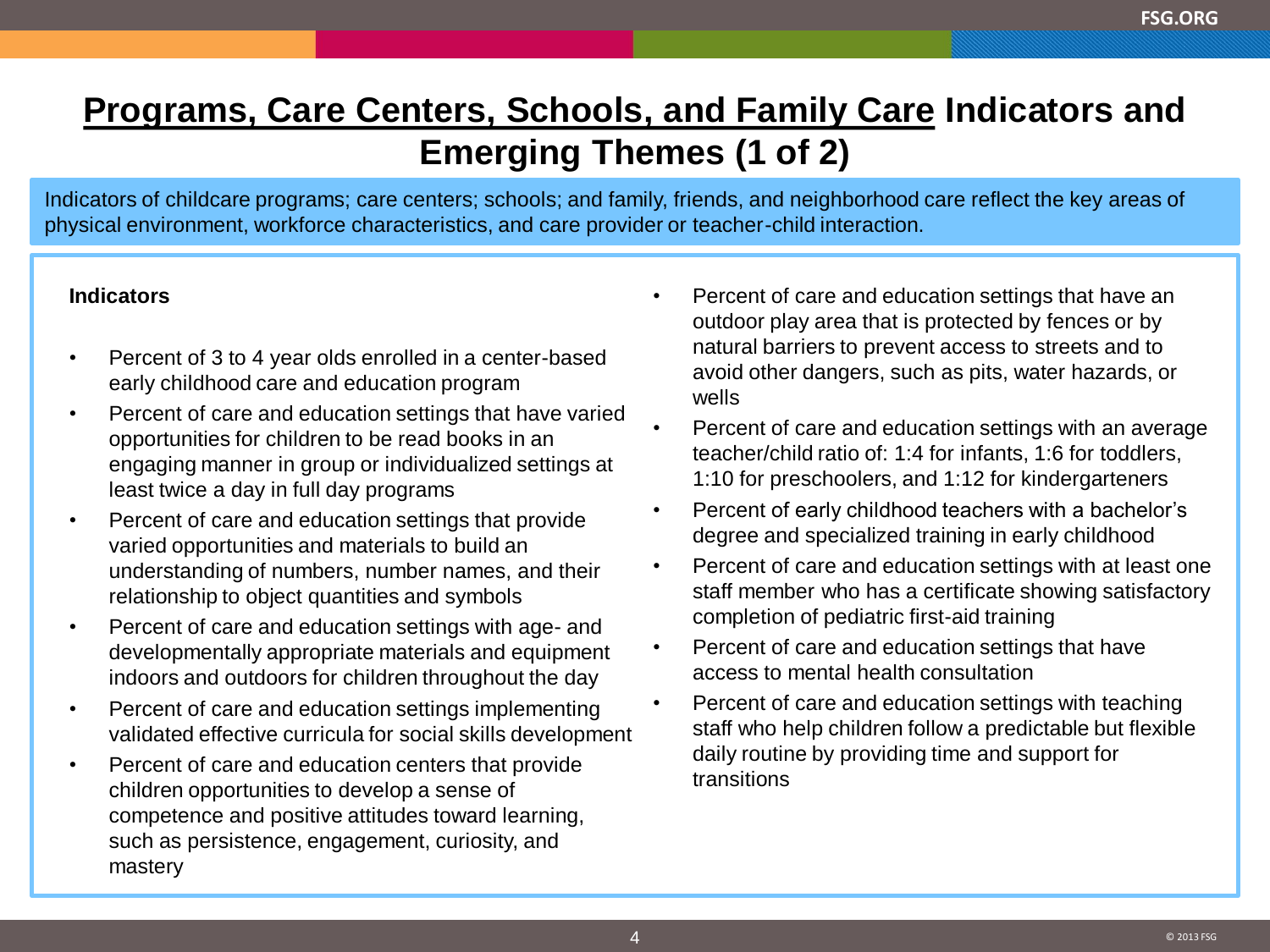### **Programs, Care Centers, Schools, and Family Care Indicators and Emerging Themes (2 of 2)**

Indicators of childcare programs; care centers; schools; and family, friends, and neighborhood care reflect the key areas of physical environment, workforce characteristics, and care provider or teacher-child interaction.

#### **Indicators (continued)**

- Percent of care and education settings where teaching staff interact with children to assess their strengths and needs to inform curriculum development and individualize teaching
- Percent of care and education settings where teaching staff are active in identifying and using any teaching practices, curriculum approaches, or materials that are affirming with respect to gender, sexual orientation, age, language, ability, race, or religion
- Percent of care and education settings where teaching staff, program staff or both work as a team to implement daily teaching and learning activities including individualized family or education plans
- Percent of care and education settings that have multiple strategies to involve and support parents
- Percent of care and education settings that have a work . environment for staff, including classrooms and staff rooms, that are comfortable, clean, and in good repair

#### **Emerging Themes**

- **Programs, Care Centers, Schools, and Family Care settings exhibiting teacher-child interactions in culturally appropriate ways**: Care providers' and teachers' beliefs and behaviors with children regarding respect, obedience, participation, and time; staff expectations and behaviors according to a child's gender
- **Programs, Care Centers, Schools, and Family Care workforce characteristics, backgrounds**: Care providers' and teachers' racial and ethnic background and ability to speak in a child's home language and to engage with family and community members of children whom they are serving
- **Programs, Care Centers, Schools, and Family Care settings' inclusiveness of diversity**: The extent to which there is representativeness from diverse racial, cultural and language groups in planning and governing processes related to young children and their development